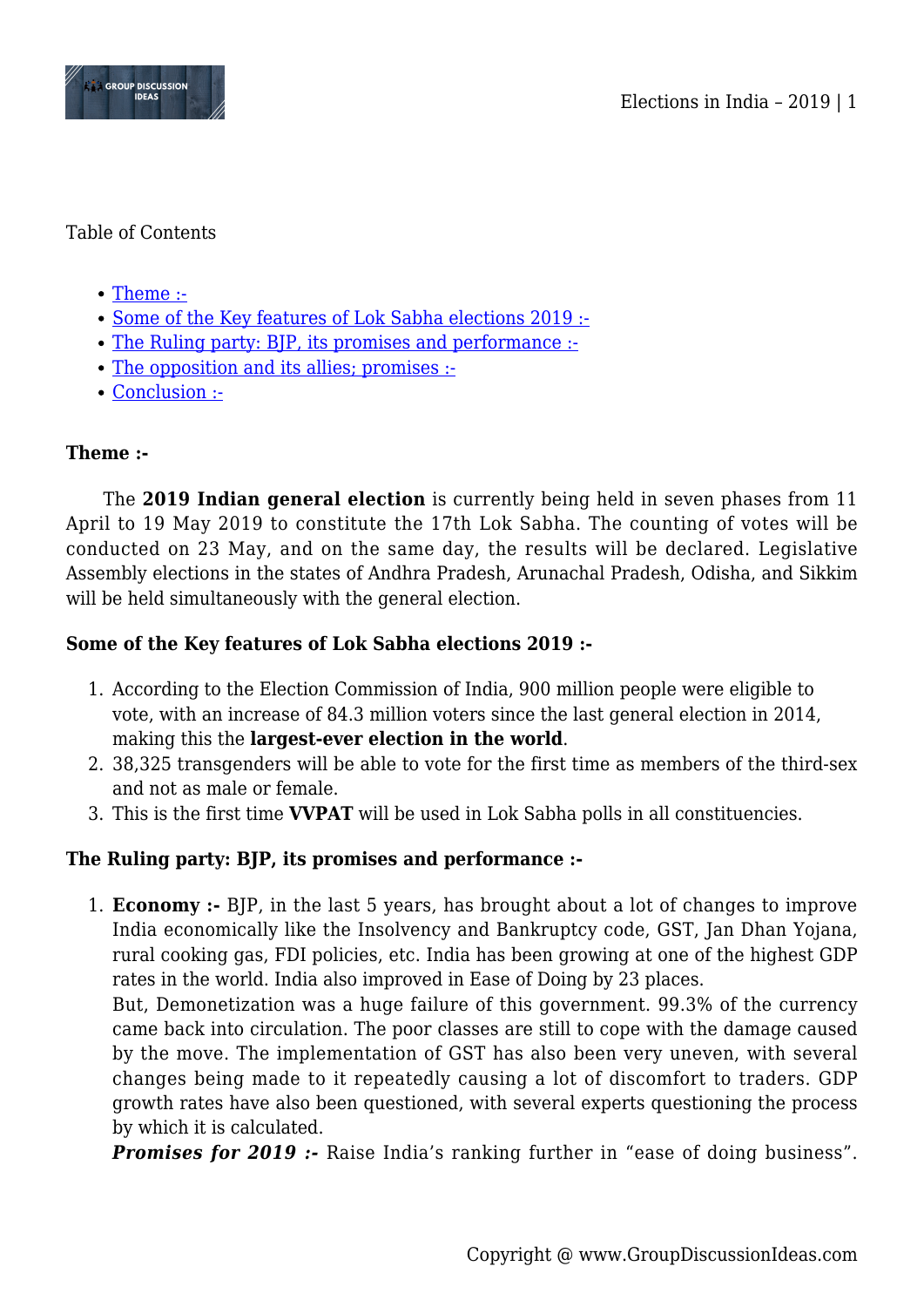

Double India's exports, introduce single-window compliance procedures for all businesses.- BJP Manifesto.

2. **National security and Defence :-** In the last 5 years, BJP has achieved some considerable feats in terms of operations by the defense forces. The Surgical Strikes in PoK and Myanmar & Air strikes in Balakot, Pakistan have been key highlights of their tenure. Procurement of 36 Rafale MMRCA Planes in fly-away condition is also one of them.

But, these actions have had reactions as well. Cease-fire violations have increased to unprecedented levels in the tenure of this government. Unrest in the Kashmir Valley has also increased drastically. Indo-Pak relations have also depleted. The Uri, Pathankot and Pulwama attack which targeted the security and defense forces should not have happened. The retaliatory attacks by India should have been accompanied by stricter and more efficient Intelligence and security networks which was completely ignored. The ruling government has also politicized the incidents by asking votes on the account of the actions taken by the defense forces and the death of security personnel in the Pulwama Attack.

**Promises for 2019 :-** "End special status and special rights to natives of Jammu and Kashmir under Article 370 and 35A of the Indian constitution because these provisions have prevented the development of the state". "Zero tolerance for terrorism, fund resources to strengthen national security, guarantee veterans and soldier welfare, modernize police forces." -BJP Manifesto.

3. **Unemployment :-** Unemployment is one of the major issues haunting India. Initiatives like Skill India, Make in India, Start-up India, FDI changes, etc have been implemented to bring about more jobs.

Despite these efforts unemployment in India is at a 4-decade high. Indian population is also young with the average age of the population being 28 years which makes it particularly important to have more jobs for their survival.

*Promises for 2019 :-* Nothing noteworthy.

- 4. **Agrarian Crisis :-** In budget 2018, the government announced an MSP of 1.5 times on Kharif crops. Some had applauded this move. But, the farmers have largely been unhappy with the calculation procedure of this MSP. 5 large scale farmer protests have taken place in the year 2018. Suicide rates of farmers are also at an all-time high. *Promises for 2019 :-* "Double farmer incomes by 2022 by completing all major and micro-irrigation infrastructure projects, opening adequate markets and modern farm produce storage centers, implement minimum price supports for farmer produce, farmer loans, and all-weather rural roads. Introduce a pension bill for small and marginal farmers." – BJP Manifesto.
- 5. **Communalism :-** This is a phenomenon that has come to fore in recent years. Indian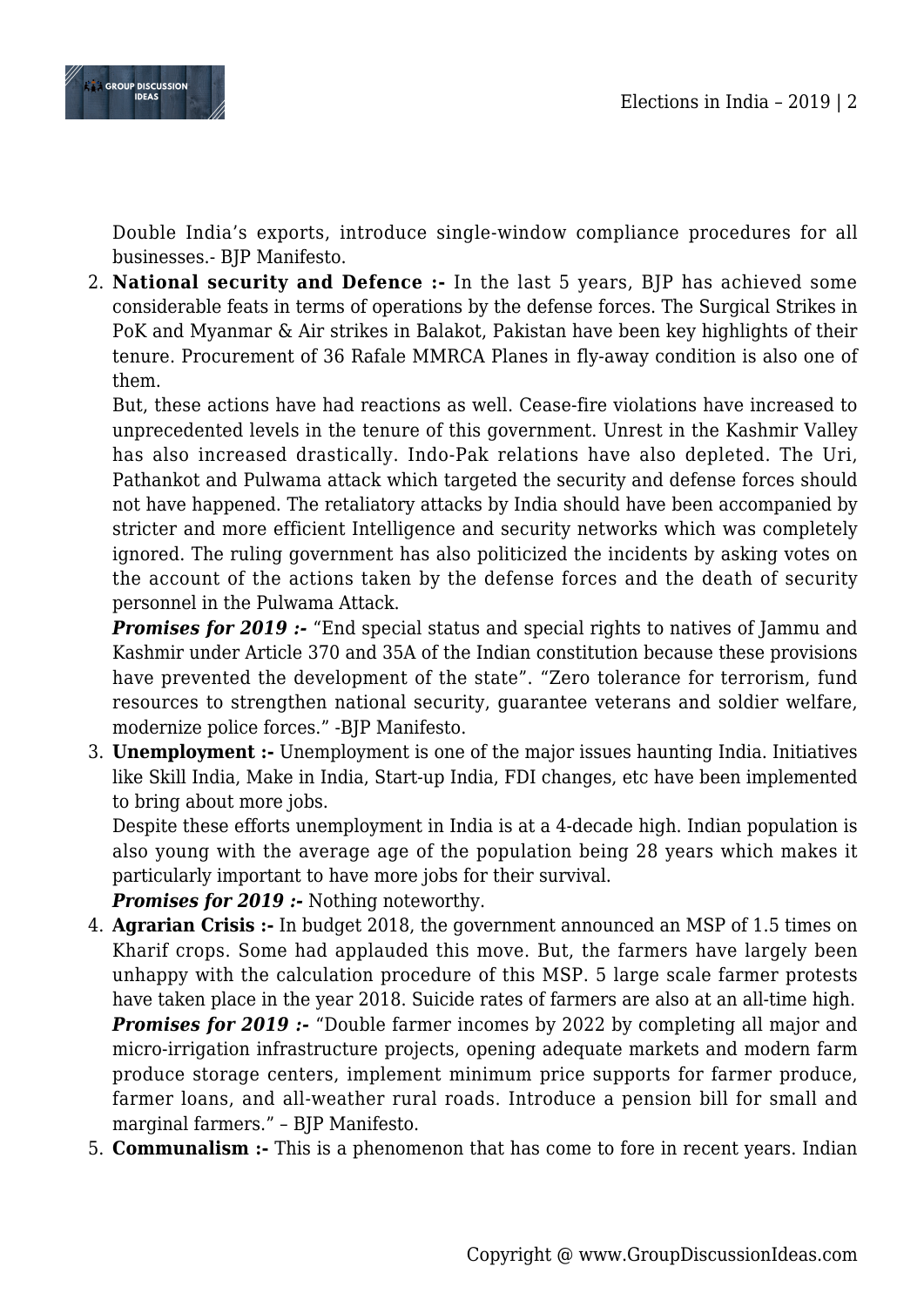



society has become increasingly polarised and divided in the tenure of this government. Cases of mob lynchings have surged in recent years. Violence against Muslim and backward communities have increased.

**Promises for 2019 :-** Ram temple in Ayodhya has long been in the manifesto but this time Sabarimala is a new entry in the manifesto.

## **The opposition and its allies; promises :-**

- 1. **Economy :-** "Revise the national GST law from three tax tiers to GST 2.0 law with a single moderate rate of tax. Reduce taxes on exported products to zero. Exempt from the GST essential goods and services that are currently not exempt. Enact a new Direct Taxes Code in addition to this revised GST 2.0 law." – Congress Manifesto.
- 2. **National Security and Defence :-** Increase defense spending to strengthen Indian Armed Forces." "Preserve special status and special rights to natives of Jammu and Kashmir under Article 370 and 35A of the Indian constitution."Reduce the presenceArmy and central armed police forces in Kashmir, it will make suitable changes to balance requirements of security and protection of human rights after consulting the army'- Congress Manifesto.
- 3. **Unemployment :-** "Create 1 million "Seva Mitra" jobs in rural and urban local government bodies. Fill all 400,000 central government vacancies before March 2020, and encourage state governments to fill their 2,000,000 job vacancies. Enact a law that requires all non-government controlled employers with over 100 employees to implement an apprentice program." – Congress Manifesto.
- 4. **Agrarian Crisis :-** "Introduce a Nyuntam Aay Yojana welfare program wherein ₹72,000 (US\$1,000) per year will be transferred directly to the bank account of a woman-member in each family in the poorest 20 percent households in India."Enact a permanent National Commission on Agricultural Development and Planning and introduce a "Kisan Budget" (Farmer Budget) in the parliament every year. Waive all farmer loans in all states with any amounts outstanding.- Congress Manifesto.

The promises made so far have had mixed reactions from the public. Some experts like Raghuram Rajan, DS Hooda, etc have come out in support of the manifesto since they were consulted by Congress over their implementation feasibility. Others have expressed their doubt.

#### **Conclusion :-**

In light of the above information, both sides have put up effective arguments. BJP has failed to deliver fully on some of its promises made last time. Congress, on the other hand, is